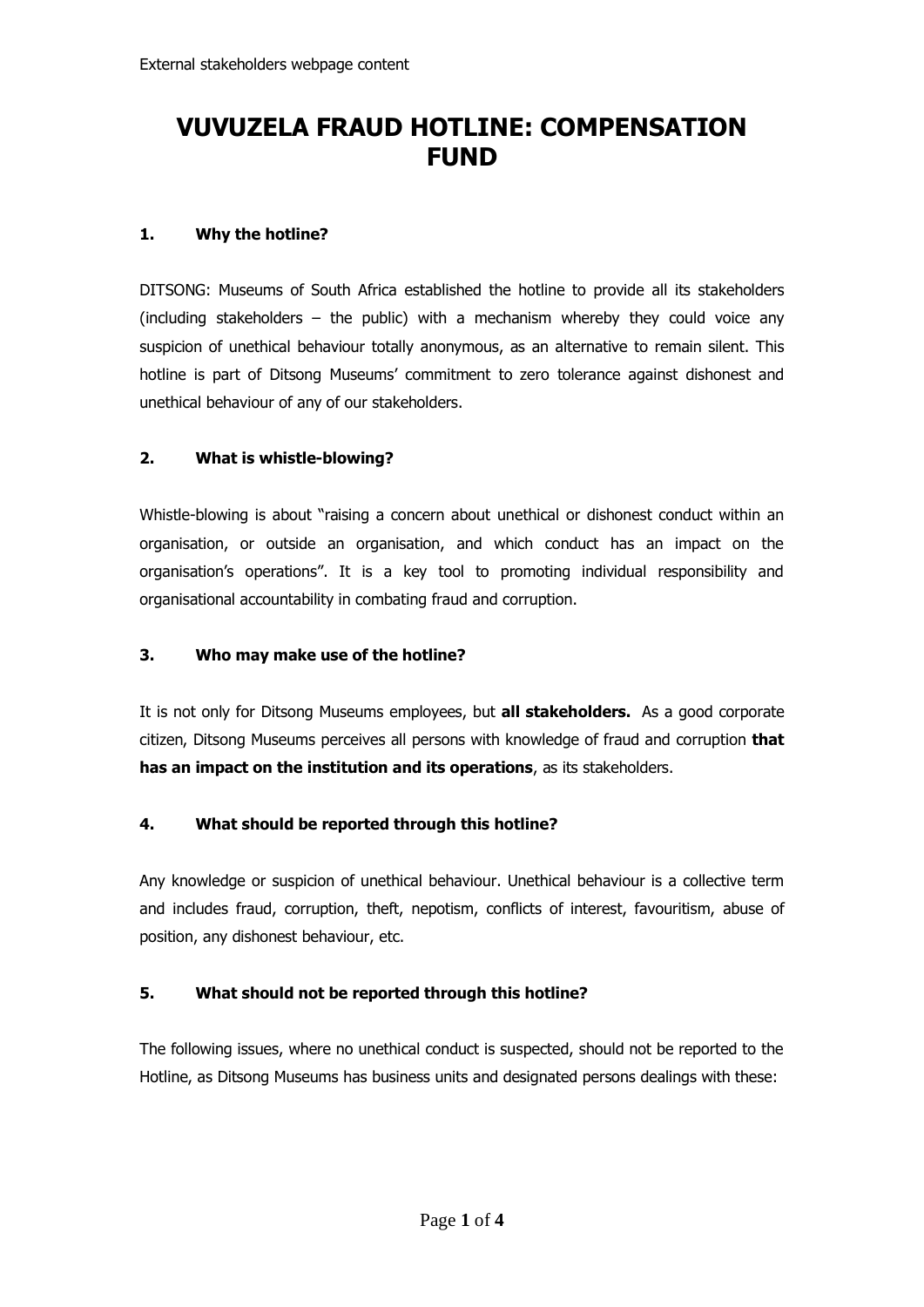- Service delivery (by consumers).
- Payment or contractual issues (by suppliers, except if non-payment is relevant to corruption, fraud or unethical behaviour).

## **6. Must I be able to prove my suspicion before calling the hotline?**

No. The information contained in your report will be verified and followed up by experienced investigators. You only need to have a reasonable suspicion. This means that you must have information at your disposal (which may yet be unproven) that triggered your suspicion of somebody acting dishonestly or unethically.

## **7. What is going to happen to my report?**

Legal experts will review your report, and experienced investigators will investigate the suspicion. If the investigation culminates in evidence indicating any criminal, civil or labour law contraventions, Ditsong Museums will take the necessary action in line with its commitment to zero tolerance, and the prescription contained in their regulatory framework.

### **8. Will I really remain anonymous?**

Yes. The call centre (including the facsimile, postal and email reporting options) is hosted and managed by an external service provider, off site. Strict confidentiality rules apply, even if you provide your personal details to the call centre agents on the condition that dissemination is allowed only to the investigators.

If you do not provide your personal details to the call centre agents, they would not know your identity, and there will be nothing to disclose. The call centre agents are experienced, and strict confidentiality rules have been included in their employment agreements.

Only the external service provider has keys to the Post Office Box where reports may be made through the postal system.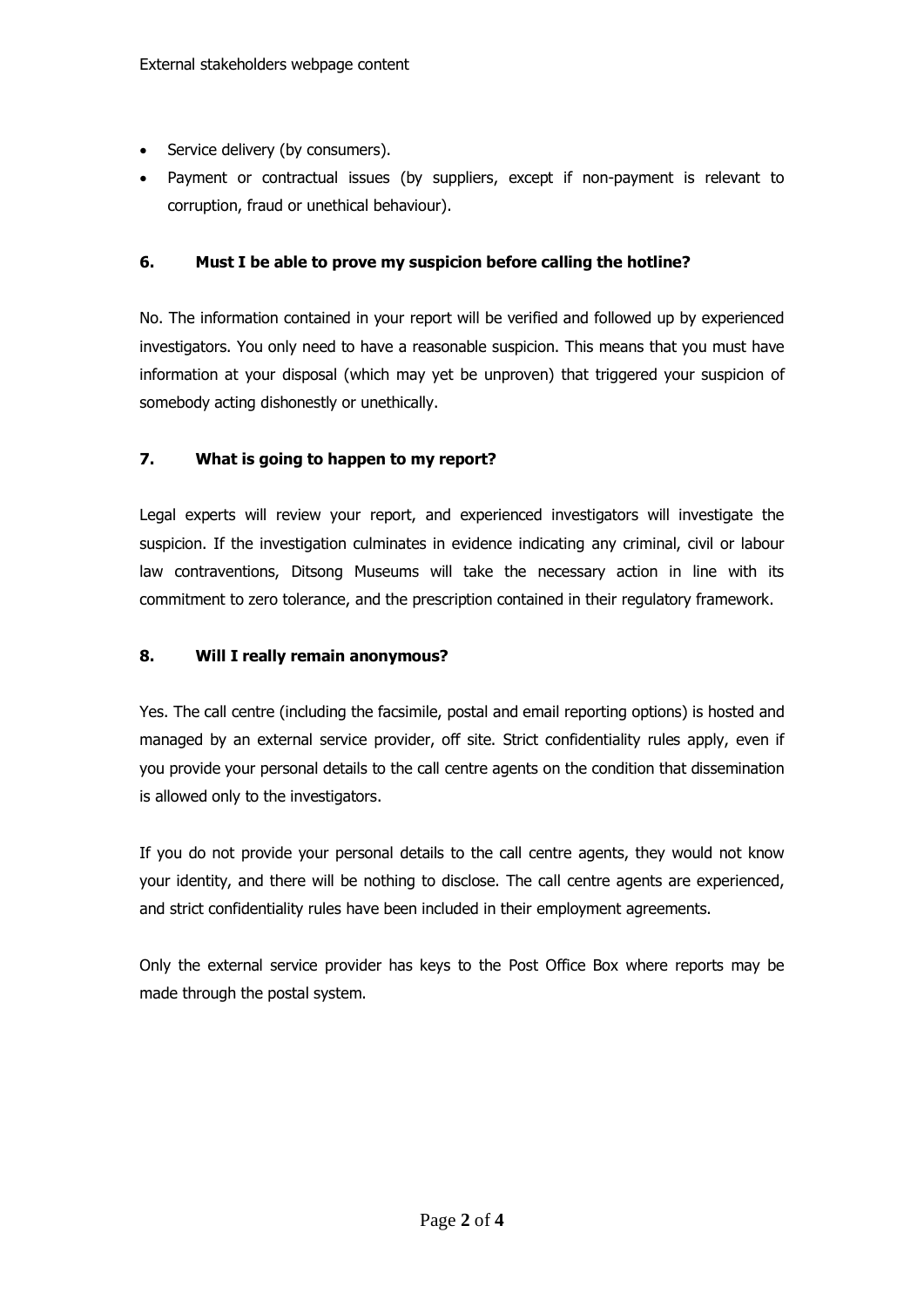## **9. If I select to disclose my identity, will I be protected against victimisation?**

Yes. Ditsong Museums unconditionally subscribes to creating a 'safe' space for whistleblowers. However, whistle-blowers must be *bona fide* in submitting reports. This means that you should not have any ulterior motives for reporting and act in good faith (e.g. not conjuring a report against somebody on the basis of revenge etc.).

You may also report perceived victimisation to the call centre, which will be investigated.

#### **10. How and where can I report my suspicions?**

Your suspicion(s) can be reported in **any of the following ways:** 

| Toll free number:    | 0800212174               |
|----------------------|--------------------------|
| Toll free facsimile: | 086 726 1681             |
| Email:               | ditsong@thehotline.co.za |
| Website:             | www.thehotline.co.za     |
| <b>SMS</b>           | 30916                    |
| APP download         | www.thehotlineapp.co.za  |

## **11. If I decide to report my suspicion, what information will I be asked to provide?**

Whistle-blowers should bear in mind that the objective of the tip-off line is to utilise the information contained in their reports in an investigation. Thus, there should be sufficient detail to enable the following up of this matter. You will be asked to provide as much detail as possible, as this will assist the investigators in successfully concluding the investigation.

#### **12. Can I obtain feedback on what had happened to my report?**

Yes. Ditsong Museums subscribes to effective communication, and you may require feedback by calling the call centre on the same number you used for your report. **Please note that to protect your identity as a whistle-blower, no information will be given out without the reference number of the call.**